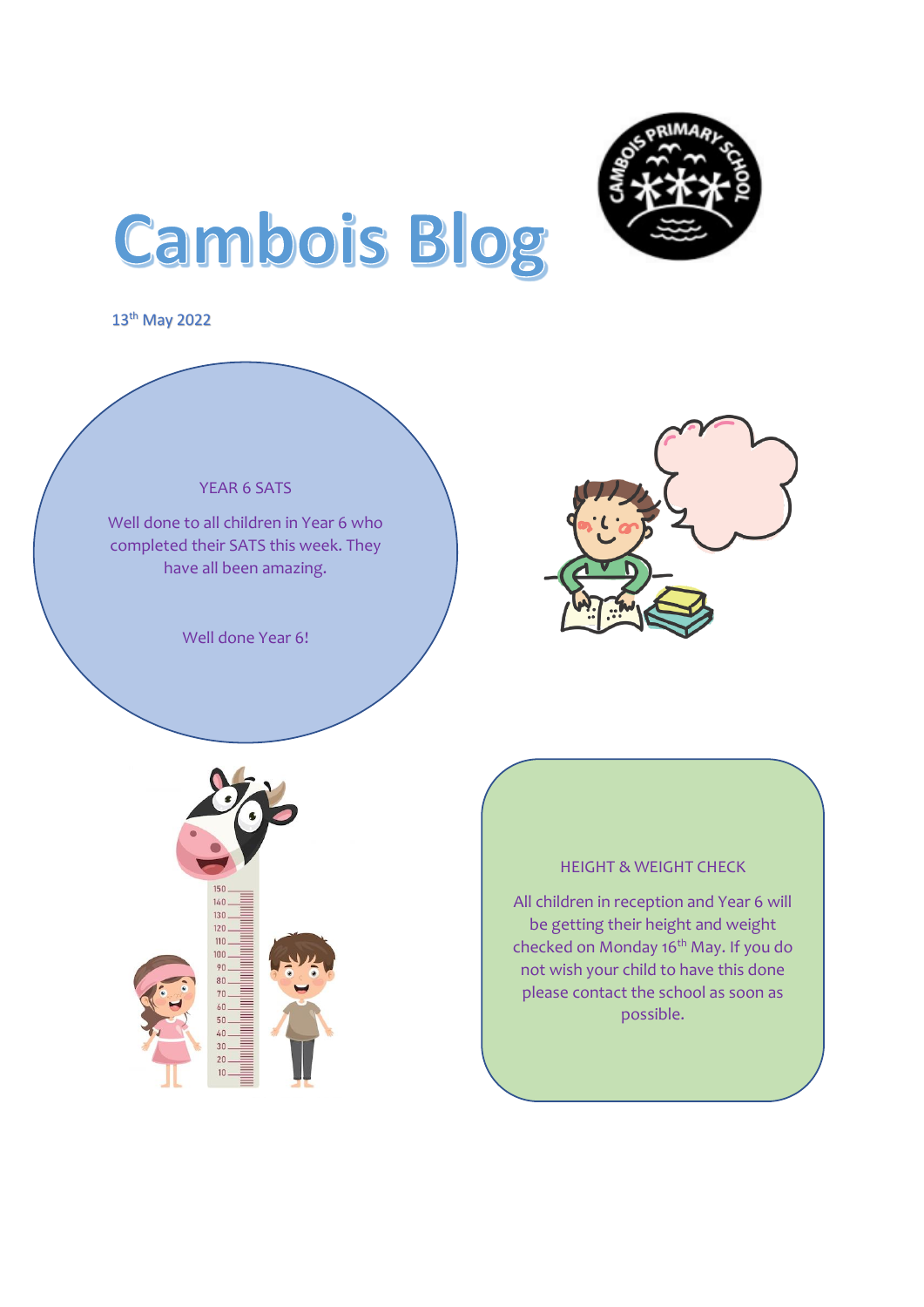### BROXFIELD FARM TRIP

Children in Years 3 & 4 will be attending Broxfield Farm on Monday 23<sup>rd</sup> May.

Children in Years 1 & 2 will be attending Broxfield Farm on Tuesday 24<sup>th</sup> May.

The children will be outdoors all day so please ensure they come to school with appropriate clothing.

Letters have been sent home with permission slips attached. Please ensure the permission slips are returned to school.

## SCHOOL CLOSURE DATES

A reminder to all parents and carers that Friday 27<sup>th</sup> May is a Teacher Training Day. School will be closed on this day and will re-open after the holidays on Tuesday the 7<sup>th</sup> June. Monday the  $6<sup>th</sup>$  June is a bank holiday for the Queen's Jubilee.



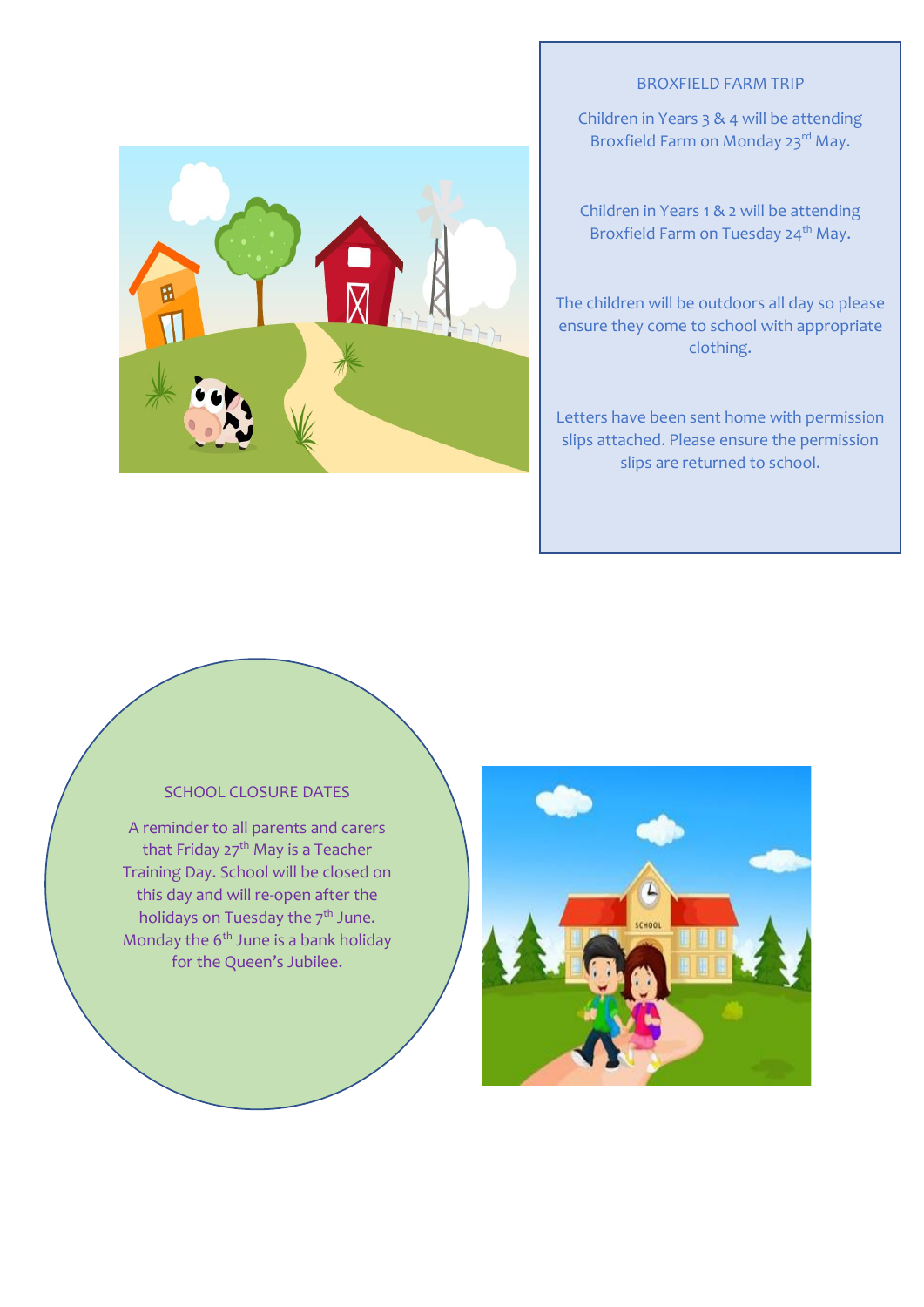